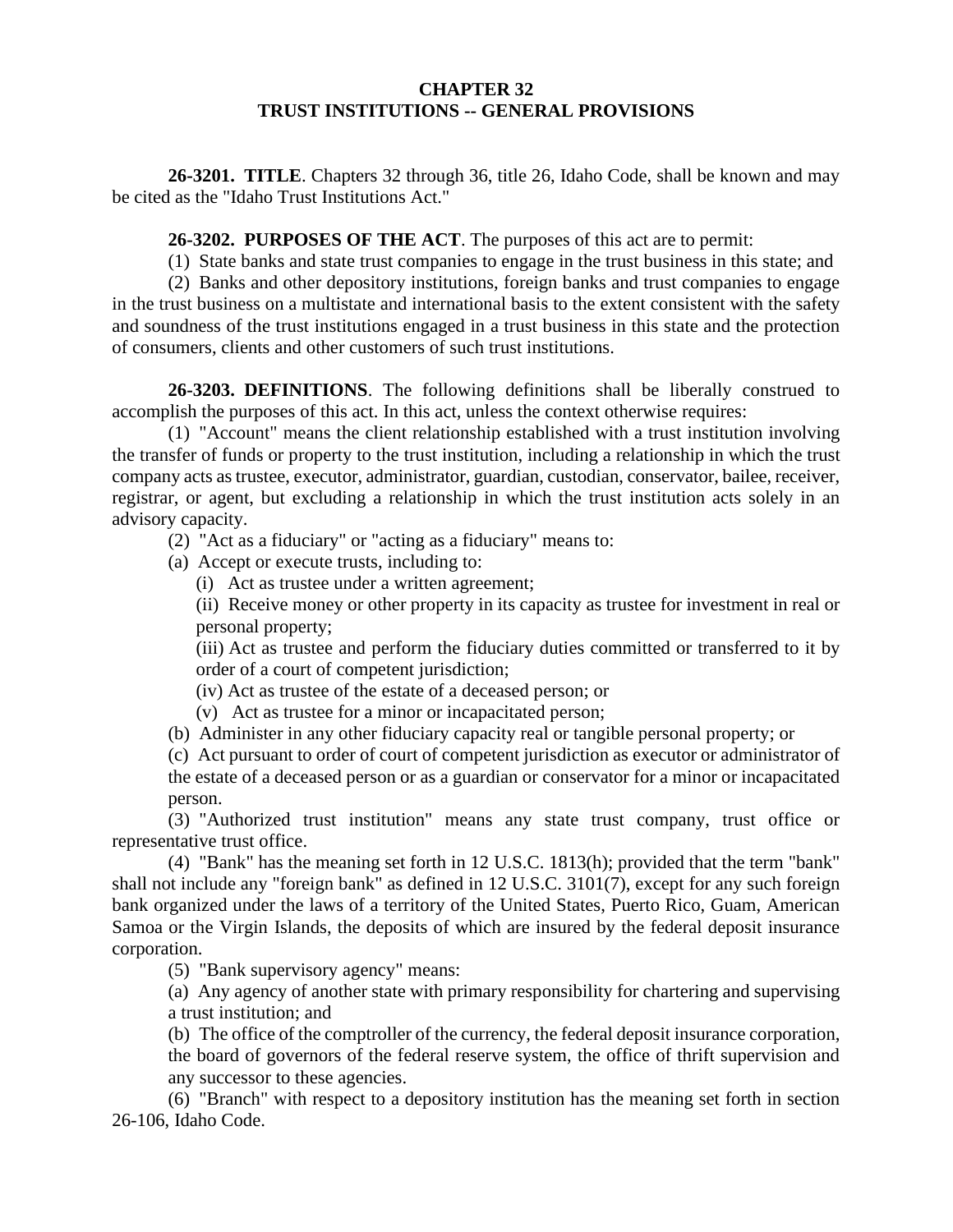(7) "Charter" means the authority issued by the director or a bank supervisory agency authorizing a trust institution to act as a fiduciary in its home state.

(8) "Client" means a person to whom a trust institution owes a duty or obligation under a trust or other account administered by the trust institution or as an advisor or agent, regardless of whether the trust institution owes a fiduciary duty to the person. The term includes the noncontingent beneficiaries of an account.

(9) "Company" includes a bank, trust company, corporation, limited liability company, partnership, association, business trust or another trust.

(10) "Department" means the Idaho department of finance.

(11) "Depository institution" means any company chartered to act as a fiduciary and included for any purpose within any of the definitions of "insured depository institution" as set forth in 12 U.S.C. 1813(c)(2) and (3).

(12) "Director" means the director of the department of finance.

(13) "Foreign bank" means a foreign bank, as defined in section 1(b)(7) of the international banking act of 1978, chartered to act as a fiduciary in a state other than this state.

(14) "Home state" means:

(a) With respect to a federally chartered trust institution and a foreign bank, the state in which such institution maintains its principal office; and

(b) With respect to any other trust institution, the state which chartered such institution.

(15) "Home state regulator" means the bank supervisory agency with primary responsibility for chartering and supervising an out-of-state trust institution.

(16) "Host state" means a state, other than the home state of a trust institution, or a foreign country in which the trust institution maintains or seeks to acquire or establish an office.

(17) "New trust office" means a trust office located in a host state which:

(a) Is originally established by the trust institution as a trust office; and

(b) Does not become a trust office of the trust institution as a result of:

(i) The acquisition of another trust institution or trust office of another trust institution; or

(ii) A merger, consolidation, or conversion involving any such trust institution or trust office.

(18) "Office" with respect to a trust institution means the principal office, a trust office or a representative trust office, but not a branch.

(19) "Out-of-state bank" means a bank chartered to act as a fiduciary in any state or states other than this state.

(20) "Out-of-state trust company" means either a trust company that is not a state trust company or a savings association whose principal office is not located in this state.

(21) "Out-of-state trust institution" means a trust institution that is not a state trust institution.

(22) "Person" means an individual, a company or any other legal entity.

(23) "Principal office" with respect to:

(a) A state trust company, means a location registered with the director as the state trust company's home office at which:

(i) The state trust company does business;

(ii) The state trust company keeps its corporate books and a set of its material records, including material fiduciary records; and

(iii) At least one (1) executive officer of the state trust company maintains an office.

(b) A trust institution other than a state trust company, means its principal place of business in the United States.

(24) "Representative trust office" means an office at which a trust institution has been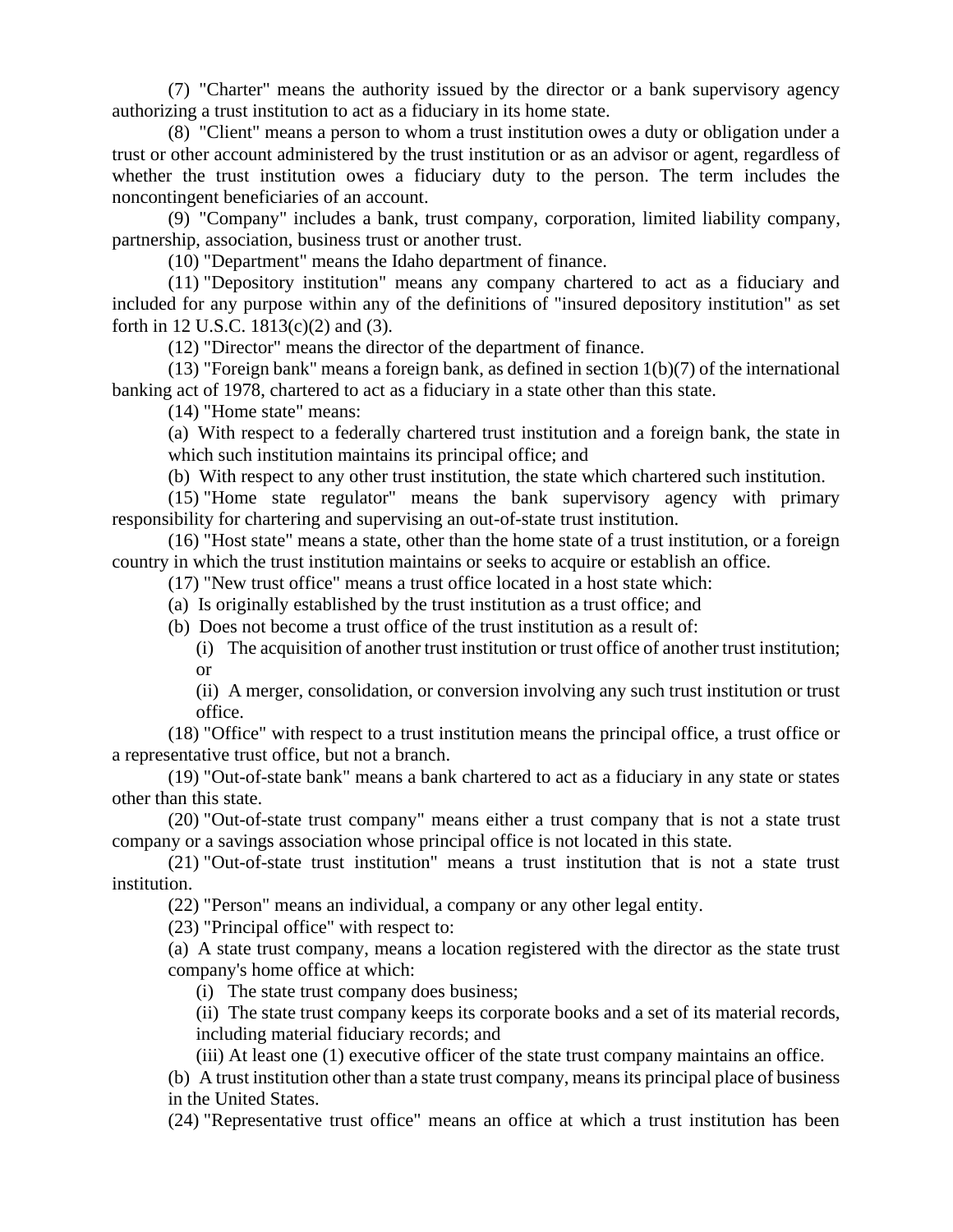authorized by the director to engage in a trust business other than acting as a fiduciary.

(25) "Savings association" means a depository institution that is neither a bank nor a foreign bank.

(26) "State" means any state of the United States, the District of Columbia, any territory of the United States, Puerto Rico, Guam, American Samoa, the Trust Territory of the Pacific Islands, the Virgin Islands and the Northern Mariana Islands.

(27) "State bank" means:

(a) A bank which has received a charter from the director authorizing it to operate a trust department; or

(b) A foreign bank as defined in section 1(b)(7) of the international banking act of 1978 chartered to act as a fiduciary in this state.

(28) "State trust company" means a corporation organized under this act and chartered to act as a fiduciary by the state, including a trust company organized under the laws of this state before the effective date of this act.

(29) "State trust institution" means a trust institution having its principal office in this state.

(30) "Trust business" means the holding out by a person to the public by advertising, solicitation or other means that the person is available to perform any service of a fiduciary in this or another state including, but not limited to:

(a) Acting as a fiduciary; or

(b) To the extent not acting as a fiduciary, any of the following:

(i) Receiving for safekeeping personal property of every description;

(ii) Acting as assignee, bailee, conservator, custodian, escrow agent, registrar, receiver or transfer agent; or

(iii) Acting as financial advisor, investment advisor or manager, agent or attorney-in-fact in any agreed upon capacity.

(31) "Trust company" means a state trust company or any other company chartered to act as a fiduciary that is neither a depository institution nor a foreign bank.

(32) "Trust institution" means a depository institution, foreign bank, state bank or trust company.

(33) "Trust office" means an office, other than the principal office, at which a trust institution is licensed by the director to act as a fiduciary.

(34) "Unauthorized trust activity" means:

(a) A person, other than one identified in section 26-3204(1), Idaho Code, acting as a fiduciary within this state;

(b) A person engaging in a trust business in this state at any office of such person that is not its principal office, if it is a state trust institution, or that is not a trust office or a representative trust office of such person, unless the person has been authorized by the director, in his discretion, to engage in a trust business in this state in another manner and upon such conditions as he may require; or

(c) An out-of-state trust institution engaging in a trust business in this state at any time an order issued by the director pursuant to section 26-3603(2), Idaho Code, is in effect.

### **26-3204. PERSONS AUTHORIZED TO ACT AS A FIDUCIARY**.

(1) No person shall act as a fiduciary in this state except:

(a) A state trust company;

(b) A state bank;

(c) A savings bank organized under the laws of this state and authorized to act as a fiduciary pursuant to the savings bank act, chapter 18, title 26, Idaho Code;

(d) A national bank authorized by the comptroller of the currency to act as a fiduciary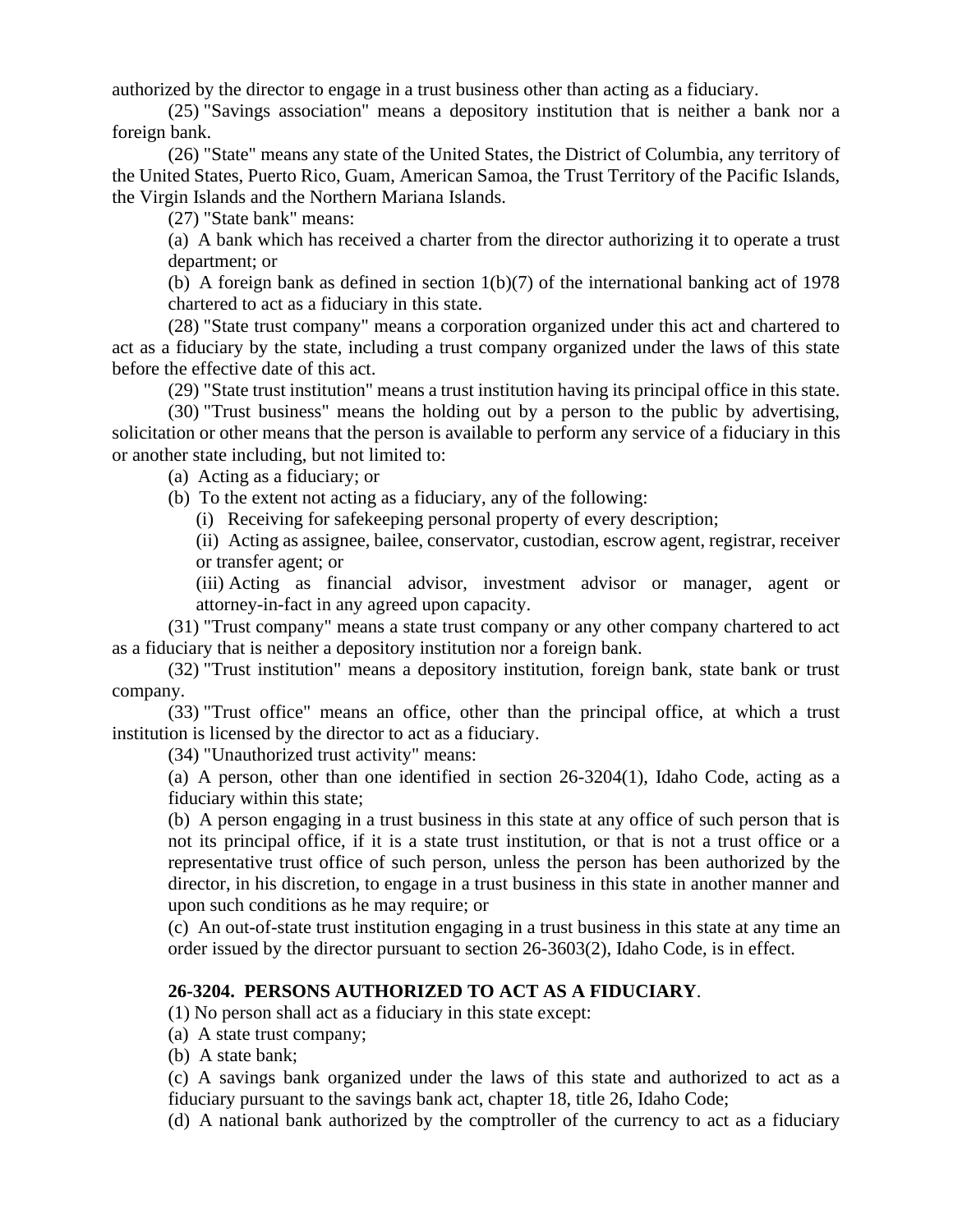pursuant to 12 U.S.C. 92a;

(e) A federally chartered savings association having its principal office in this state and authorized by its federal chartering authority to act as a fiduciary;

(f) An out-of-state bank with a branch in this state established or maintained pursuant to the interstate banking act, chapter 26, title 26, Idaho Code, or the interstate branching act, chapter 16, title 26, Idaho Code, or a trust office licensed by the director pursuant to this act;

(g) An out-of-state trust company with a trust office licensed by the director pursuant to this act;

(h) A foreign bank with a trust office licensed by the director pursuant to this act; or

(i) Such other person as may be authorized by the director, in his discretion, and upon such conditions as he may require.

(2) No person shall engage in an unauthorized trust activity.

**26-3205. ACTIVITIES NOT REQUIRING A CHARTER**. Notwithstanding any other provision of this act, a person does not engage in the trust business or in any other business in a manner requiring a charter under this act, or in an unauthorized trust activity by:

(1) Acting in a manner authorized by law and in the scope of authority as an agent of a trust institution with respect to an activity which is not an unauthorized trust activity;

(2) Obtaining trust business as a result of an existing attorney-client relationship or certified public accountant-client relationship;

(3) Acting as trustee under a deed of trust delivered only as security for the payment of money or for the performance of another act;

(4) Receiving and distributing rents and proceeds of sale as a licensed real estate broker on behalf of a principal in a manner authorized by the Idaho real estate commission;

(5) Engaging in a securities transaction or providing an investment advisory service as a licensed and registered broker-dealer, investment advisor or registered representative thereof, provided the activity is regulated by the Idaho department of finance or the securities and exchange commission;

(6) Engaging in the sale and administration of an insurance product by an insurance company or agent licensed by the Idaho department of insurance to the extent that the activity is regulated by the Idaho department of insurance;

(7) Engaging in the lawful sale of prepaid funeral contracts under a permit issued by the Idaho board of morticians or engaging in the lawful business of a perpetual care cemetery under the Idaho endowment care cemetery act;

(8) Acting as trustee under a voting trust as provided by the Idaho business corporation act;

(9) Acting as trustee by a public, private, or independent institution of higher education or a university system, including its affiliated foundations or corporations, with respect to endowment funds or other funds owned, controlled, provided to or otherwise made available to such institution with respect to its educational or research purposes;

(10) Engaging in other activities expressly excluded from the application of this act, by rule of the director;

(11) Acting as a fiduciary for relatives;

(12) Provided the company is a trust institution and is not barred by order of the director from engaging in a trust business in this state pursuant to section 26-3603(2), Idaho Code:

(a) Marketing or soliciting in this state through the mails, telephone, any electronic means

or in person with respect to acting or proposing to act as a fiduciary outside of this state;

(b) Delivering money or other intangible assets and receiving the same from a client or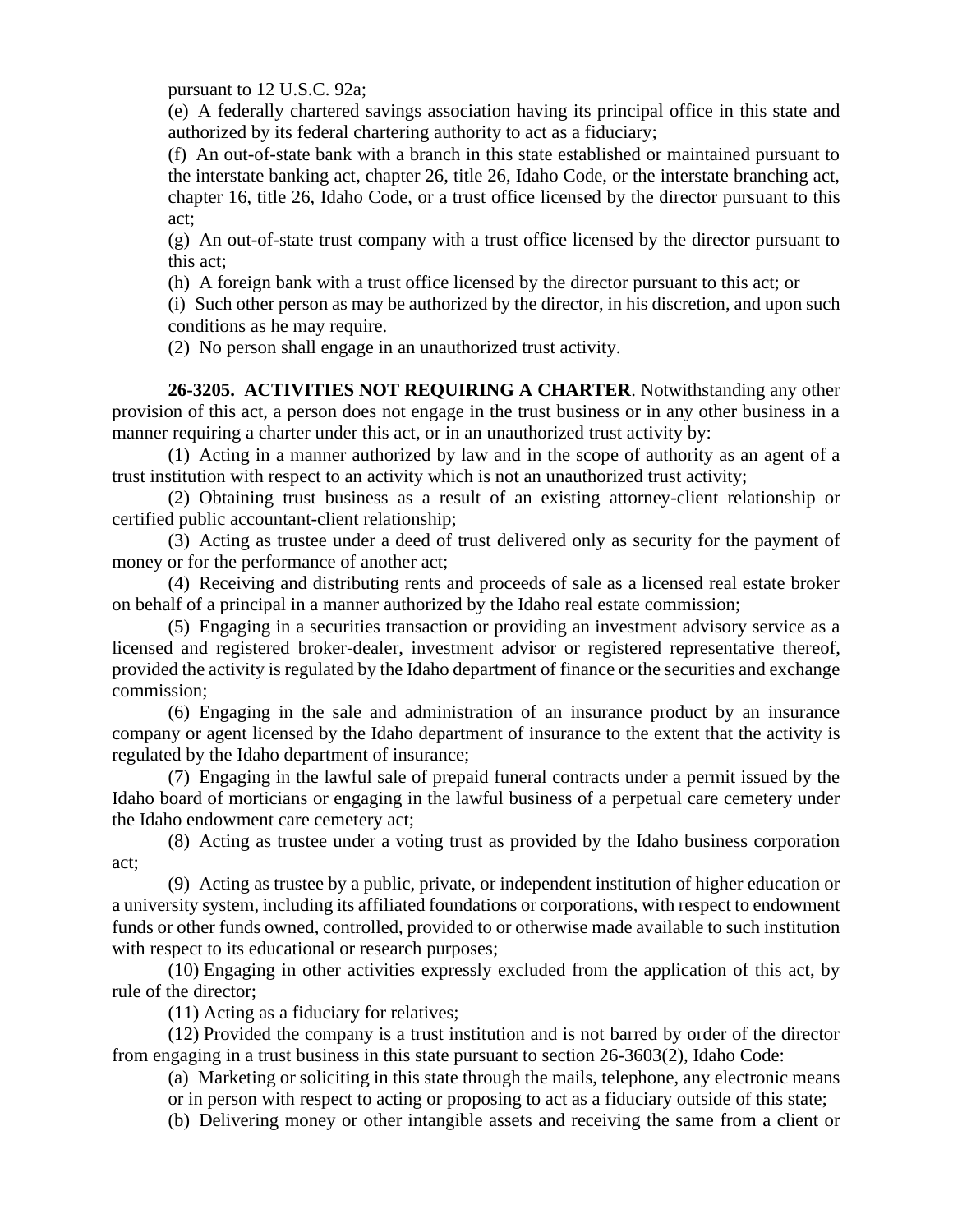other person in this state; or

(c) Accepting or executing outside of this state a trust of any client or otherwise acting as a fiduciary outside of this state for any client;

(13) Acting pursuant to court appointment as:

- (a) A personal representative of a decedent's estate; or
- (b) A guardian or conservator of an estate;

(14) Acting as a trustee, but only if such person is an individual and does not engage in the trust business as defined in section 26-3203(30), Idaho Code.

# **26-3206. TRUST BUSINESS OF STATE TRUST INSTITUTION**.

(1) A state trust institution may act as a fiduciary or otherwise engage in a trust business in this or any other state or foreign country, subject to complying with applicable laws of such state or foreign country, at an office established and maintained pursuant to this act, at a branch or at any location other than an office or branch.

(2) In addition, a state trust institution may conduct any activities at any office outside this state that are permissible for a trust institution chartered by the host state where the office is located, except to the extent such activities are expressly prohibited by the laws of this state or by any regulation or order of the director applicable to the state trust institution; provided however, that the director may waive any such prohibition if the director determines, by order or rule, that the involvement of out-of-state offices of state trust institutions in particular activities would not threaten the safety or soundness of such state trust institutions.

**26-3207. TRUST BUSINESS OF OUT-OF-STATE TRUST INSTITUTION**. An out-of-state trust institution which establishes or maintains one (1) or more offices in this state under this act, may conduct any activity at each such office which would be authorized under the laws of this state for a state trust institution to conduct at such an office.

**26-3208. NAME OF TRUST INSTITUTION**. A state trust company or out-of-state trust institution may register any name with the director in connection with establishing a principal office, trust office or representative trust office in this state pursuant to this act, except that the director may determine that a name proposed to be registered is potentially misleading to the public and require the registrant to select a name which is not potentially misleading.

# **CHAPTER 33 TRUST INSTITUTIONS -- STATE TRUST INSTITUTION OFFICES**

**26-3301. TRUST BUSINESS**. A state trust company or a state bank may:

- (1) Perform any act as a fiduciary;
- (2) Engage in any trust business;

(3) Exercise any incidental power that is reasonably necessary to enable it to fully exercise, according to commonly accepted fiduciary customs and usages, a power conferred in this act.

# **26-3302. BRANCHES AND OFFICES OF STATE TRUST INSTITUTIONS**.

(1) A state trust institution may act as a fiduciary and engage in a trust business at each trust office as permitted by this act, and at a branch in this state.

(2) A state trust institution may not act as a fiduciary but may otherwise engage in a trust business at a representative trust office as permitted by this act.

(3) Notwithstanding subsections (1) and (2) of this section, a state trust institution may not engage at an out-of-state office in any trust business not permitted for such an office by the host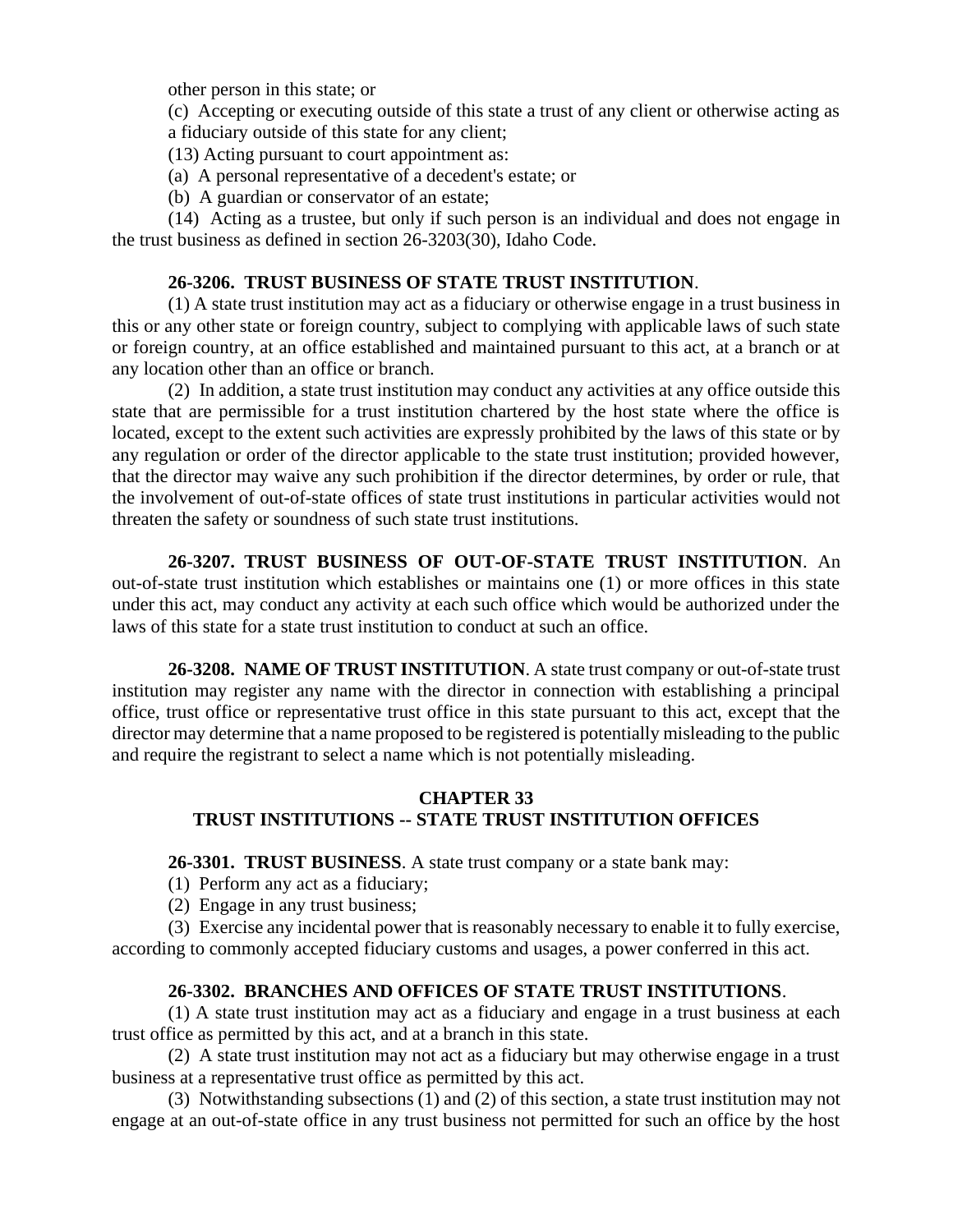state to trust institutions chartered by such state.

### **26-3303. STATE TRUST COMPANY PRINCIPAL OFFICE**.

(1) Each state trust company must have and continuously maintain a principal office in this state.

(2) Each executive officer at the principal office is an agent of the state trust company for service of process.

(3) A state trust company may change its principal office to any location within this state by filing a written notice with the director setting forth the name of the state trust company, the street address of its principal office before the change, the street address to which the principal office is to be changed, and a copy of the resolution adopted by the board authorizing the change.

(4) The change of principal office shall take effect on the thirty-first day after the date the director receives the notice pursuant to subsection (3) of this section, unless the director establishes an earlier or later date or unless prior to such day the director notifies the state trust company that it must establish to the satisfaction of the director that the relocation is consistent with the provisions of this act for the establishment of a state trust company at that location, in which event the change of principal office shall take effect when approved by the director.

### **26-3304. TRUST OFFICE -- REPRESENTATIVE TRUST OFFICE**.

(1) A state trust institution may establish or acquire, and maintain, trust offices or representative trust offices anywhere in this state. A state trust institution desiring to establish or acquire, and maintain, such an office shall file a written notice with the director setting forth the name of the state trust institution, the location of the proposed additional office and whether the additional office will be a trust office or a representative trust office, furnish a copy of the resolution adopted by the board authorizing the additional office and pay the filing fee, if any, prescribed by the director.

(2) The state trust institution may commence business at the additional office on the thirty-first day after the date the director receives the notice, unless the director specifies an earlier or later date.

(3) The thirty (30) day period of review may be extended by the director on a determination that the written notice raises issues that require additional information or additional time for analysis. If the period of review is extended, the state trust institution may establish the additional office only on prior written approval by the director.

(4) The director may deny approval of the additional office if the director finds that the state trust institution lacks sufficient financial resources to undertake the proposed expansion without adversely affecting its safety or soundness or that the proposed office would be contrary to the public interest.

#### **26-3305. OUT-OF-STATE OFFICES**.

(1) A state bank, a state trust company or a savings association chartered under the laws of this state may establish and maintain a new trust office or a representative trust office or acquire and maintain an office in a state other than this state. Such a trust institution desiring to establish or acquire, and maintain, an office in another state under this section shall file a notice with the director on a form prescribed by the director, which shall set forth the name of the trust institution, the location of the proposed office, whether the office will be a trust office or a representative trust office, and whether the laws of the jurisdiction where the office will be located permit the office to be maintained by the trust institution, furnish a copy of the resolution adopted by the board authorizing the out-of-state office, and pay the filing fee, if any, prescribed by the director.

(2) The trust institution may commence business at the additional office on the thirty-first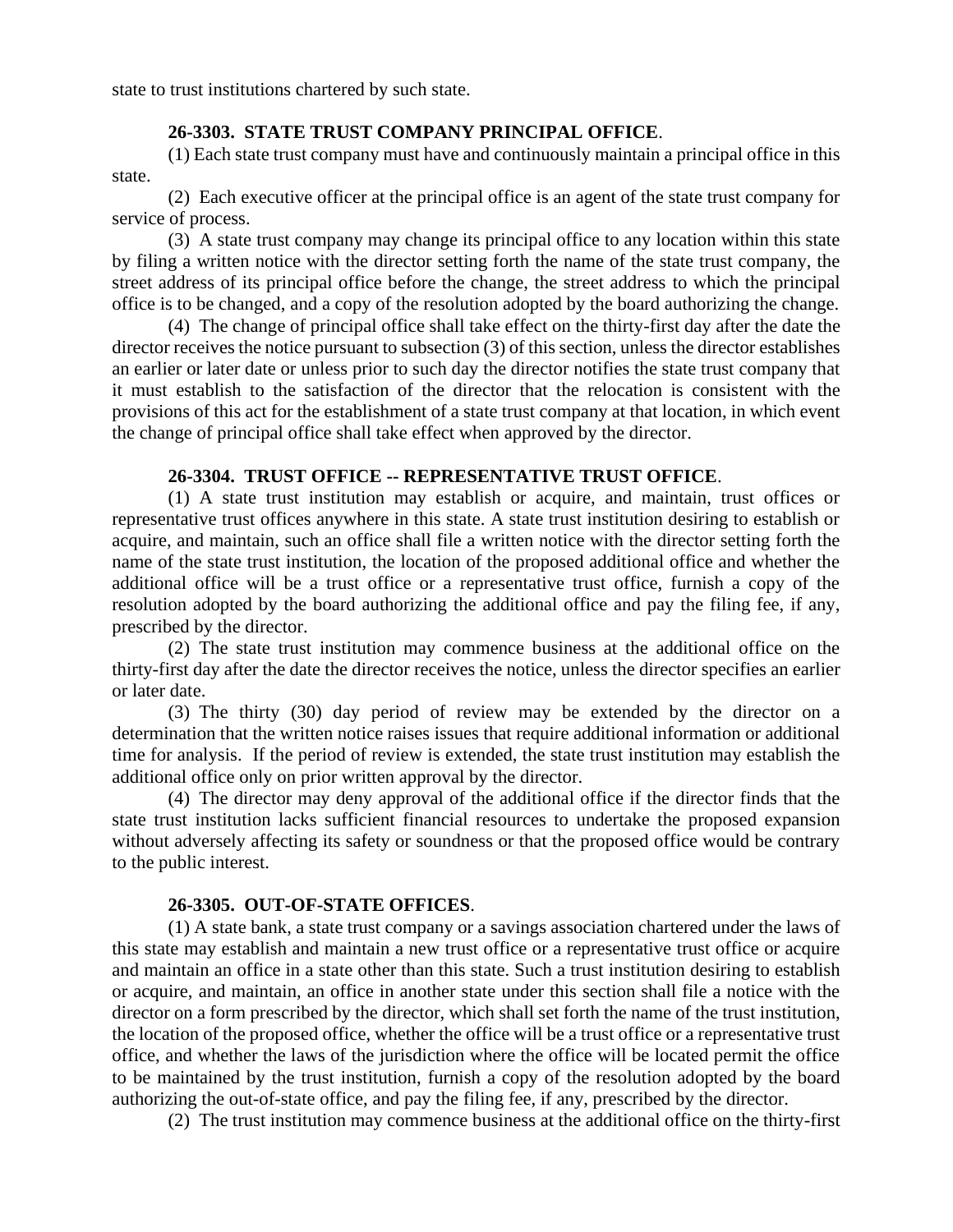day after the date the director receives the notice, unless the director specifies an earlier or later date.

(3) The thirty (30) day period of review may be extended by the director on a determination that the written notice raises issues that require additional information or additional time for analysis. If the period of review is extended, the trust institution may establish the additional office only on prior written approval by the director.

(4) The director may deny approval of the additional office if the director finds that the trust institution lacks sufficient financial resources to undertake the proposed expansion without adversely affecting its safety or soundness or that the proposed office would be contrary to the public interest. In acting on the notice, the director shall consider the views of the appropriate bank supervisory agencies.

#### **CHAPTER 34**

# **TRUST INSTITUTIONS -- OUT-OF-STATE TRUST INSTITUTION OFFICES**

# **26-3401. TRUST BUSINESS AT A BRANCH OR TRUST OFFICE OR REPRESENTATIVE TRUST OFFICE**.

(1) An out-of-state trust institution may act as a fiduciary in this state or engage in a trust business in this state if it maintains a trust office in this state as permitted by this chapter, or a branch in this state.

(2) An out-of-state trust institution may not act as a fiduciary, but may otherwise engage in a trust business, at a representative trust office as permitted by this chapter.

# **26-3402. ESTABLISHING OR ACQUIRING AN INTERSTATE TRUST OFFICE OR REPRESENTATIVE OFFICE**.

(1) An out-of-state trust institution that does not operate a trust office in this state and that meets the requirements of this chapter may establish or acquire, and maintain, a trust office in this state.

(2) An out-of-state trust institution may establish or acquire, and maintain, a representative trust office in this state.

**26-3403. REQUIREMENT OF NOTICE**. An out-of-state trust institution desiring to establish and maintain a new trust office or acquire and maintain a trust office in this state pursuant to this chapter shall provide, or cause its home state regulator to provide, written notice of the proposed transaction to the director on or after the date on which the out-of-state trust institution applies to the home state regulator for approval to establish or acquire, and maintain, the trust office. The filing of such notice shall be preceded or accompanied by a copy of the resolution adopted by the board authorizing the additional office and the filing fee, if any, prescribed by the director.

#### **26-3404. CONDITIONS FOR APPROVAL**.

(1) No trust office of an out-of-state trust institution may be acquired or established in this state under this chapter unless:

(a) The out-of-state trust institution shall have confirmed in writing to the director that for as long as it maintains a trust office in this state, it will comply with all applicable laws of this state;

(b) The out-of-state trust institution shall have provided satisfactory evidence to the director of compliance with:

(i) Any applicable requirements of part 15, chapter 1, title 30, Idaho Code, and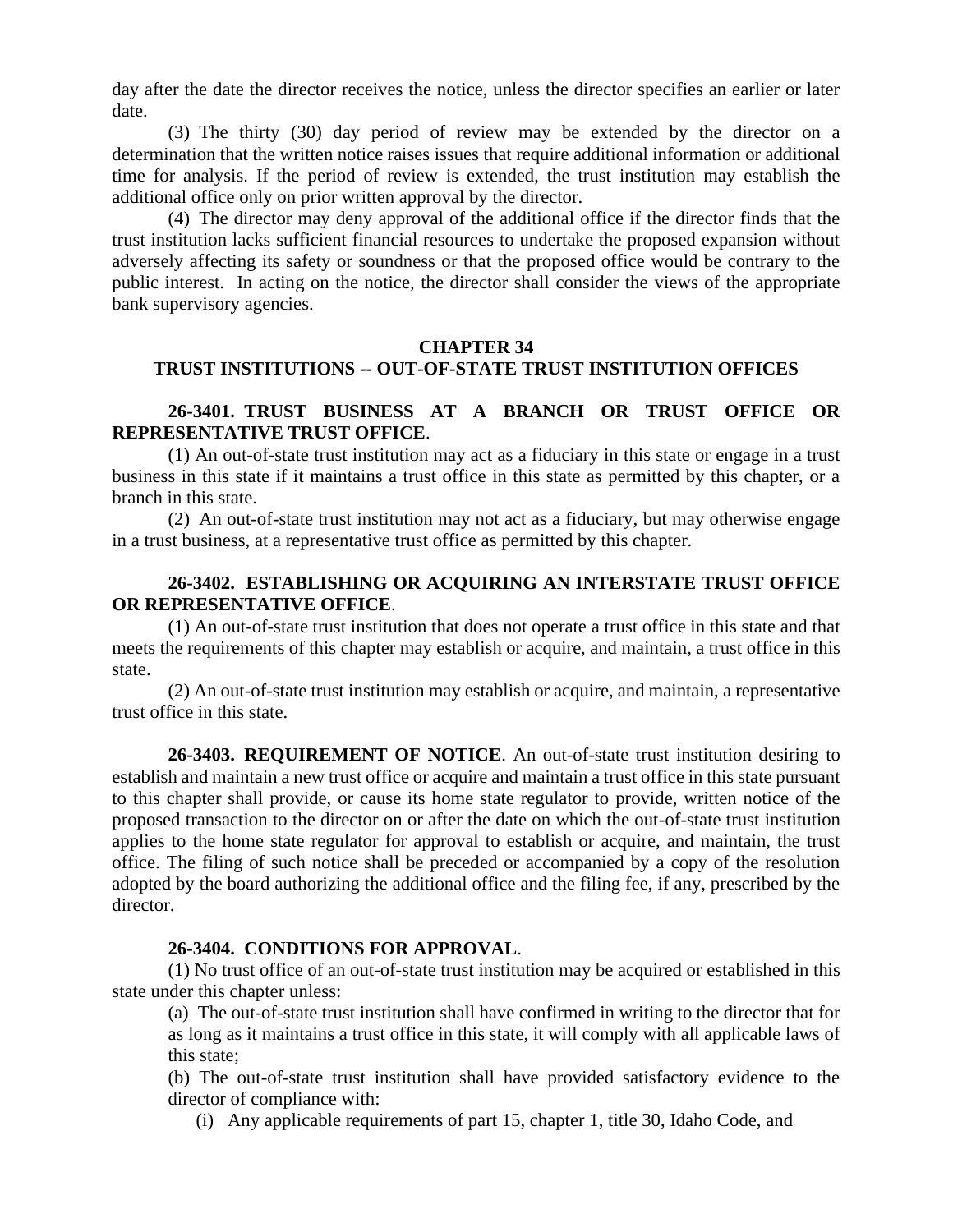(ii) The applicable requirements of its home state regulator for acquiring or establishing and maintaining such office.

(c) The director, acting within sixty (60) days after receiving notice under section 26-3403, Idaho Code, shall have certified to the home state regulator that the requirements of this chapter have been met and the notice has been approved or, if applicable, that any conditions imposed by the director pursuant to subsection (2) of this section have been satisfied.

(2) The out-of-state trust institution may commence business at the trust office on the sixty-first day after the date the director receives the notice unless the director specifies an earlier or later date, provided, with respect to an out-of-state trust institution that is not a depository institution and for which the director shall have conditioned such approval on the satisfaction by the out-of-state trust institution of any requirement applicable to a state trust company pursuant to this act, such institution shall have satisfied such conditions and provided to the director satisfactory evidence thereof.

(3) The sixty (60) day period of review may be extended by the director on a determination that the written notice raises issues that require additional information or additional time for analysis. If the period of review is extended, the out-of-state trust institution may establish the office only on prior written approval by the director.

(4) The director may deny approval of the office if the director finds that the out-of-state trust institution lacks sufficient financial resources to undertake the proposed expansion without adversely affecting its safety or soundness or that the proposed office is contrary to the public interest. In acting on the notice, the director shall consider the views of the appropriate bank supervisory agencies.

#### **26-3405. REGISTRATION OF REPRESENTATIVE TRUST OFFICE**.

(1) An out-of-state trust institution may establish or acquire and maintain a representative trust office in this state. An out-of-state trust institution not maintaining a trust office in this state and desiring to establish or acquire, and maintain a representative trust office shall file a notice with the director on a form prescribed by the director which shall set forth the name of the out-of-state trust institution and the location of the proposed office and satisfactory evidence that the out-of-state trust institution is a trust institution, furnish a copy of the resolution adopted by the board authorizing the representative trust office, and pay the filing fee, if any, prescribed by the director.

(2) The out-of-state trust institution may commence business at the representative trust office on the thirty-first day after the date the director receives the notice, unless the director specifies an earlier or later date.

(3) The thirty (30) day period of review may be extended by the director on a determination that the written notice raises issues that require additional information or additional time for analysis. If the period of review is extended, the out-of-state trust institution may establish the representative trust office only on prior written approval by the director.

(4) The director may deny approval of the representative trust office if the director finds that the out-of-state trust institution lacks sufficient financial resources to undertake the proposed expansion without adversely affecting its safety or soundness or that the proposed office would be contrary to the public interests. In acting on the notice, the director shall consider the views of the appropriate bank supervisory agencies.

**26-3406. ADDITIONAL TRUST OFFICES**. An out-of-state trust institution that maintains a trust office in this state under this chapter may establish or acquire additional trust offices or representative trust offices in this state to the same extent that a state trust institution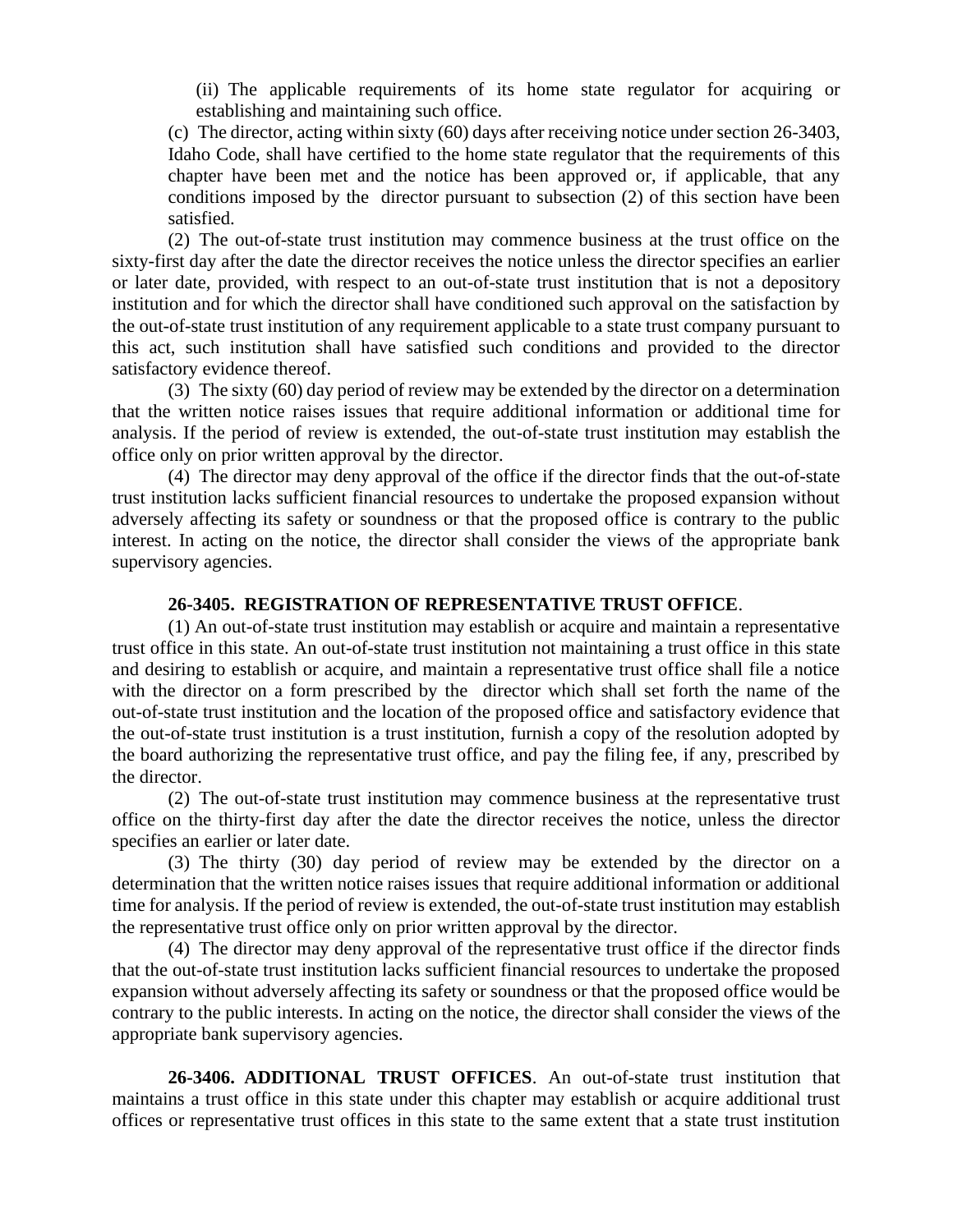may establish or acquire additional offices in this state pursuant to the procedures for establishing or acquiring such offices set forth in section 26-3304, Idaho Code.

# **26-3407. NOTICE OF SUBSEQUENT MERGER, TRANSFER, OR CLOSING**.

Each out-of-state trust institution that maintains an office in this state pursuant to this act, or the home state regulator of such trust institution, shall give at least thirty (30) days' prior written notice or, in the case of an emergency transaction, such shorter notice as is consistent with applicable state or federal law, to the director of:

(1) Any merger, consolidation, or other transaction that would cause a change of control with respect to such out-of-state trust institution or any bank holding company that controls such trust institution, with the result that an application would be required to be filed pursuant to the federal change in bank control act of 1978, as amended, 12 U.S.C. 1817(j), or the federal bank holding company act of 1956, as amended, 12 U.S.C. 1841 et seq., or any successor statutes thereto;

(2) Any transfer of all or substantially all of the trust accounts or trust assets of the out-of-state trust institution to another person; or

(3) The closing or disposition of any office in this state.

### **CHAPTER 35**

# **TRUST INSTITUTIONS -- STATE TRUST COMPANY ORGANIZATION -- GENERAL PROVISIONS**

### **26-3501. PREREQUISITE TO ENGAGING IN TRUST BUSINESS**.

(1) A corporation duly organized for the purpose of engaging in the trust business may apply for a charter to operate as a state trust company. A state trust company may perform any act as a fiduciary or engage in any trust business within or without this state.

(2) A bank having the power to engage in the trust business, which is organized under the laws of this state or authorized to do business in this state, and which is chartered under the provisions of the Idaho bank act to engage in banking business in the state of Idaho, may apply for a charter from the director authorizing it to operate a trust department.

(3) To the extent not inconsistent with specific provisions of this chapter, and in the discretion of the director, provisions of the Idaho bank act regarding organization, operation and closing of banks shall apply to applicants for a charter under this chapter and to state trust companies.

**26-3502. APPLICATION FOR CHARTER**. An application for a state trust company or trust department charter shall be in writing and in such form as the director shall prescribe, verified under oath and supported by such information, data and records as the director may require.

**26-3503. APPLICATION FEE**. A reasonable application fee, as set by the director, shall be paid to the department with respect to each application for a charter under this chapter at the time the application is filed.

# **26-3504. MINIMUM CAPITAL**.

(1) A charter shall not be issued to a corporation applying for a state trust company charter having a paid-in capital of less than one million five hundred thousand dollars (\$1,500,000).

(2) A charter to operate a trust department shall not be issued to a bank unless the capital of the bank is in an amount of not less than one million five hundred thousand dollars (\$1,500,000), in addition to its statutory required minimum capital for a bank charter required by section 26-205,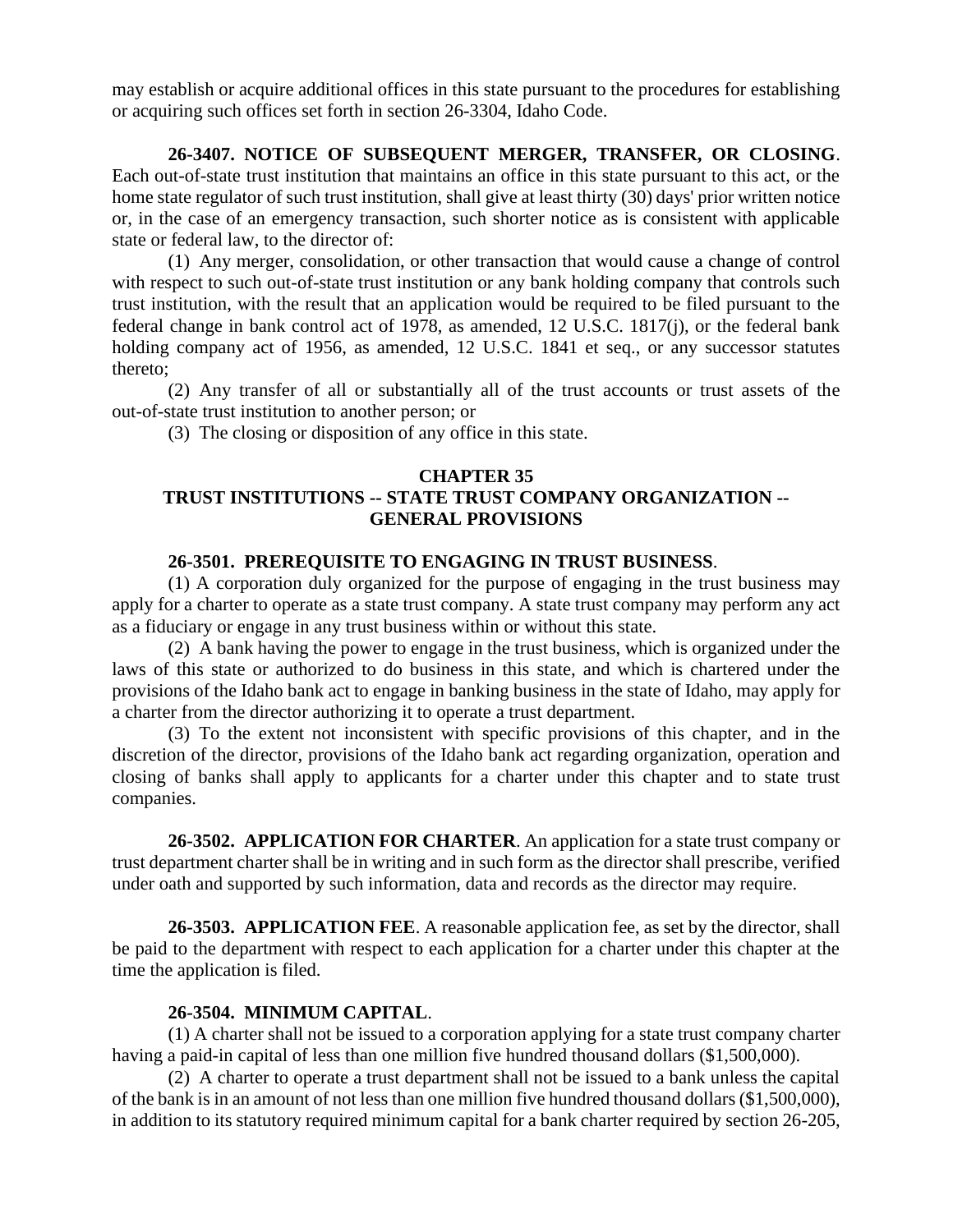Idaho Code.

(3) Subject to subsection (4) of this section, a state trust company or state bank shall at all times maintain capital in at least the amount required under subsections (1) and (2) of this section.

(4) The director may require additional capital for a proposed or existing state trust company or state bank or, on application in the exercise of discretion consistent with protecting safety and soundness, reduce the amount of minimum capital required for a proposed or existing state trust company or state bank.

**26-3505. ISSUANCE OF CHARTER**. Upon the filing of an application the director shall make or cause to be made an investigation and examination of the facts concerning the applicant and shall issue a charter if he finds:

(1) The applicant is a corporation having powers and purposes to engage in the trust business, organized under the laws of this state or authorized to do business in this state as a foreign corporation; and

(2) The applicant has complied with all of the applicable provisions of this act; and

(3) The ability and integrity of the persons involved in the management of the applicant's business are such as to demonstrate that it will be operated in a sound and lawful manner; and

(4) The applicant has adequate facilities to engage in trust business.

**26-3506. RECORDS -- PRESERVATION OF RECORDS**. A state trust company or trust department shall keep and use in its business any books, accounts and records which will enable the director to determine whether the trust institution is complying with the provisions of this act and the rules and orders of the director. The director may by rule or order provide which books, accounts and records shall be kept, and the periods of time and the manner in which they shall be preserved.

**26-3507. DISCLOSURE OF INFORMATION**. A state trust company or trust department, its officers and employees, shall not disclose information to any person concerning the existence, condition, management and administration of any trust of which it is the trustee except as such disclosure:

(1) Is specifically authorized by the terms of the trust or upon the direction of the trustor;

(2) Is determined by an officer of the state trust institution to be necessary for the proper administration of such trust;

(3) Is required by a court of competent jurisdiction;

(4) Is made, in the case of an irrevocable trust, to or upon the instructions of any beneficiary thereunder whether or not presently entitled to receive benefits from the trust;

(5) Is made to the director or to any state or federal regulatory or insuring agency lawfully requiring such disclosure;

(6) Is required by title 15, Idaho Code.

# **26-3508. TRUST FUNDS**.

(1) All moneys received by a state trust company as a fiduciary on trust business within this state shall be deposited in a bank, in a specially designated account or accounts, shall not be commingled with any funds of the state trust company and shall remain on deposit until disbursed or invested in accordance with the powers and duties of the state trust company in its capacity as fiduciary.

(2) A bank which is chartered by the director to operate a trust department shall establish and maintain a trust department in which separate books and records for each trust or estate shall be maintained. All property held by the bank as a fiduciary shall be segregated from and unmingled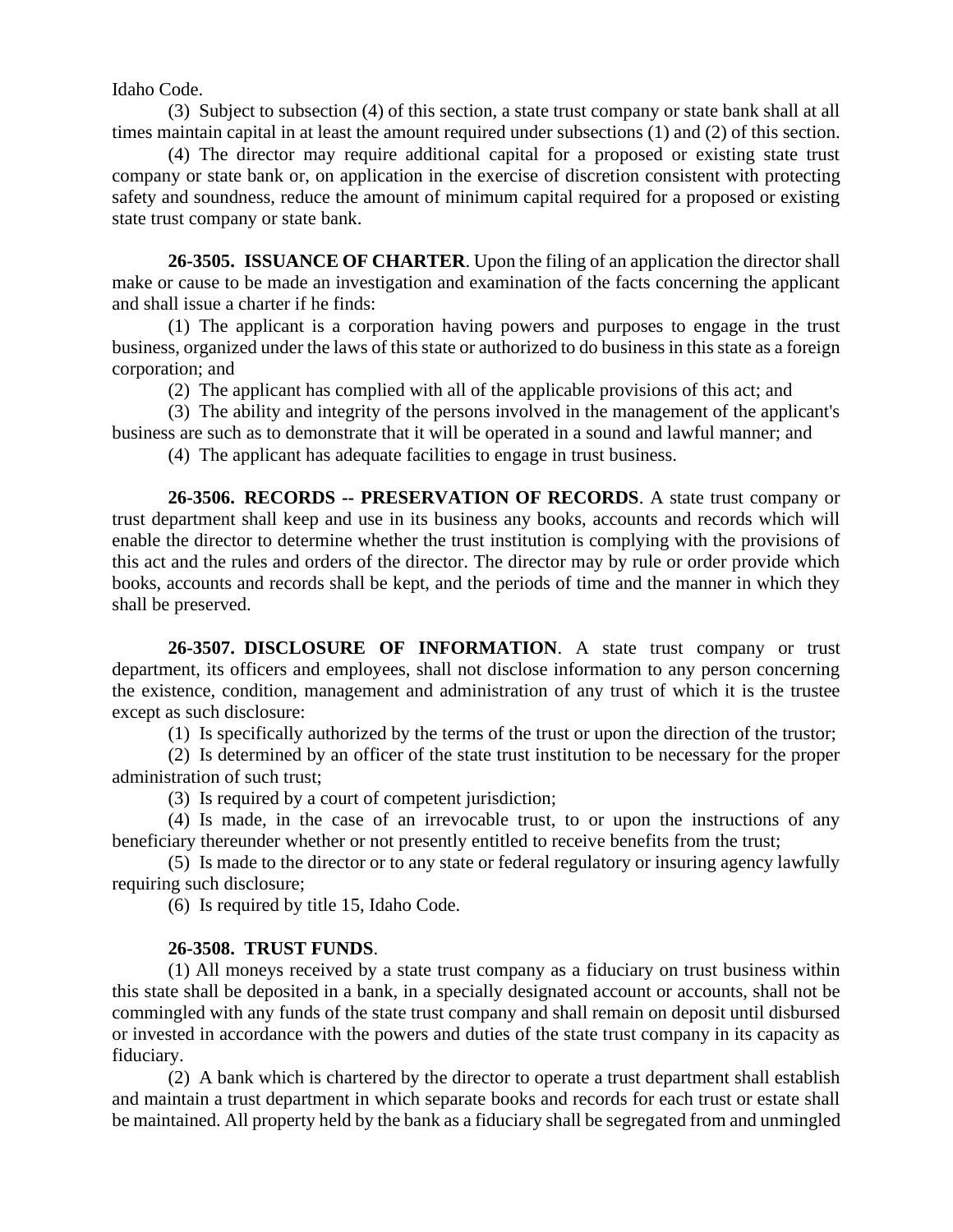with other property of the bank; provided, cash held by the bank as a fiduciary may be deposited to the credit of the bank as such fiduciary in time or demand deposit accounts with itself, or may be deposited in time or demand deposit accounts with any other bank in this state so long as said bank or banks are insured by the federal deposit insurance corporation. Property held by a bank as a fiduciary may be held in the name of nominees of the bank whether the bank is the sole fiduciary or acting with others, but the bank shall be responsible for the acts of any such nominee.

# **26-3509. LOANS TO DIRECTORS, OFFICERS OR EMPLOYEES PROHIBITED -- LOANS TO AFFILIATES OR SUBSIDIARIES PROHIBITED**.

(1) A state trust company or bank having a trust department shall not make any loan to any director, officer or employee of the trust institution or to any affiliate or subsidiary corporation or to any director, officer or employee of an affiliate or subsidiary corporation from its trust funds. A state trust company or bank having a trust department shall not permit any director, officer, employee, affiliate or subsidiary corporation to become indebted to it in any manner out of its trust funds unless specifically authorized to do so by the terms of the trust.

(2) This section shall not prevent the maintenance by a state trust company of its trust funds in time or demand deposits in an affiliate which is a bank, or a trust department of a bank from maintaining its trust funds in the bank in accordance with section 26-3508, Idaho Code.

**26-3510. CLOSING OF TRUST UNDULY DELAYED**. If, as a result of an examination, the director finds that the closing of any trust by a state trust company has been unreasonably delayed, the director may initiate proceedings in a court of competent jurisdiction to require the state trust institution to perform its duties in closing the trust.

# **CHAPTER 36 TRUST INSTITUTIONS -- SUPERVISION AND ENFORCEMENT**

**26-3601. ADMINISTRATION AND RULES**. Every authorized trust institution shall be under the supervision of the director. The director may issue, promulgate, amend and rescind rules or orders necessary or proper to carry out the provisions of this act. All authorized trust institutions doing business under the provisions of this act shall conduct their business in a manner consistent with all laws relating to authorized trust institutions, and all rules or orders that may be promulgated or issued by the director.

# **26-3602. EXAMINATIONS -- PERIODIC REPORTS -- COOPERATIVE AGREEMENTS -- ASSESSMENT OF FEES**.

(1) The director may make such examinations, with or without notice, of any office or branch established or maintained in this state pursuant to this act as the director may deem necessary to determine whether the office is being operated in compliance with the laws of this state and in accordance with safe and sound banking practices. The director may compel the attendance of any person or the production of any books, accounts and records for the purpose of such examination.

(2) The director may require periodic reports regarding any trust institution that has established or maintained an office in this state pursuant to this act. The required reports shall be provided by such trust institution or, if an out-of-state trust institution, may be provided by the home state regulator.

(3) The director may enter into cooperative, coordinating and information-sharing agreements with any other bank supervisory agencies or any organization affiliated with or representing one (1) or more bank supervisory agencies with respect to the periodic examination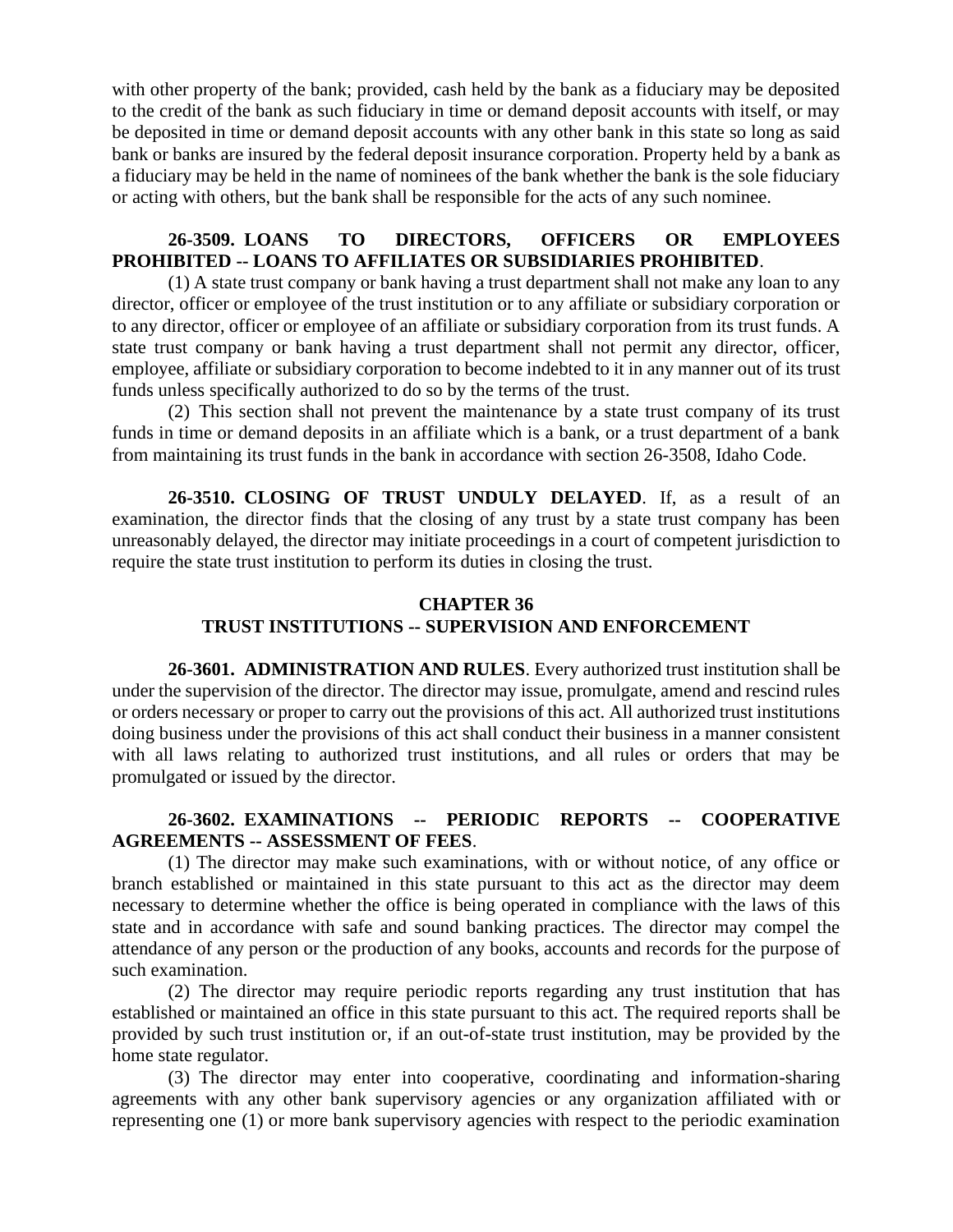or other supervision of any office in this state of an out-of-state trust institution, or any office of a state trust institution in any host state, and the director may accept the agency's or organization's report of examination and report of investigation in lieu of conducting an examination or investigation.

(4) The director may enter into joint examinations or joint enforcement actions with other bank supervisory agencies having concurrent jurisdiction over any office established and maintained in this state by an out-of-state trust institution or any office established and maintained by a state trust institution in any host state; provided, that the director may at any time take such actions independently if the director deems such actions to be necessary or appropriate under this act or to ensure compliance with the laws of this state; but provided further that, in the case of an out-of-state trust institution, the director shall recognize the exclusive authority of the home state regulator over corporate governance matters and the primary responsibility of the home state regulator with respect to safety and soundness matters.

(5) Each trust institution that maintains one (1) or more offices in this state may be assessed and, if assessed, shall pay reasonable supervisory and examination fees as set by the director. Such fees may be shared with other bank supervisory agencies or any organization affiliated with or representing one (1) or more bank supervisory agencies in accordance with agreements between such parties and the director.

#### **26-3603. ADMINISTRATIVE ORDERS**.

[Section repealed 07-01-2015]

**26-3604. NOTICE AND OPPORTUNITY FOR HEARING**. Consistent with chapter 52, title 67, Idaho Code, notice and opportunity for hearing shall be provided in connection with any of the foregoing actions. Provided however, in cases involving extraordinary circumstances requiring immediate action, the director may take such action, but shall promptly afford a subsequent hearing upon application to rescind the action taken. The director shall promptly give notice to the home state regulator of each enforcement action taken against an out-of-state trust institution and, to the extent practicable, shall consult and cooperate with the home state regulator in pursuing and resolving said enforcement action.

**26-3605. SUBPOENA POWER -- EXAMINATION UNDER OATH**. The director shall have the power to subpoena witnesses, compel their attendance, require the production of evidence, administer oaths, and examine any person under oath in connection with any subject related to a duty imposed or a power vested in the director by this act.

#### **26-3606. REMOVAL OF DIRECTORS, OFFICERS AND EMPLOYEES**.

[Section repealed 07-01-2015]

**26-3607. IMPAIRMENT OF CAPITAL -- UNSAFE CONDITION -- RECEIVERSHIP**. If it appears to the director that the capital of a state trust company is either reduced or impaired below one million five hundred thousand dollars (\$1,500,000) or the affairs of the company are in an unsound condition, the director shall order the state trust company to make good any deficit or to remedy the unsafe condition of its affairs within sixty (60) days of the date of such order and may restrict and regulate the operation of the state trust company until the capital is so restored. If the deficiency in capital has not been made good and the unsafe condition remedied within sixty (60) days, the director may apply to the district court, in the county in which the principal office of the state trust company is located, to be appointed receiver for the liquidation or rehabilitation of the state trust company. The expense of